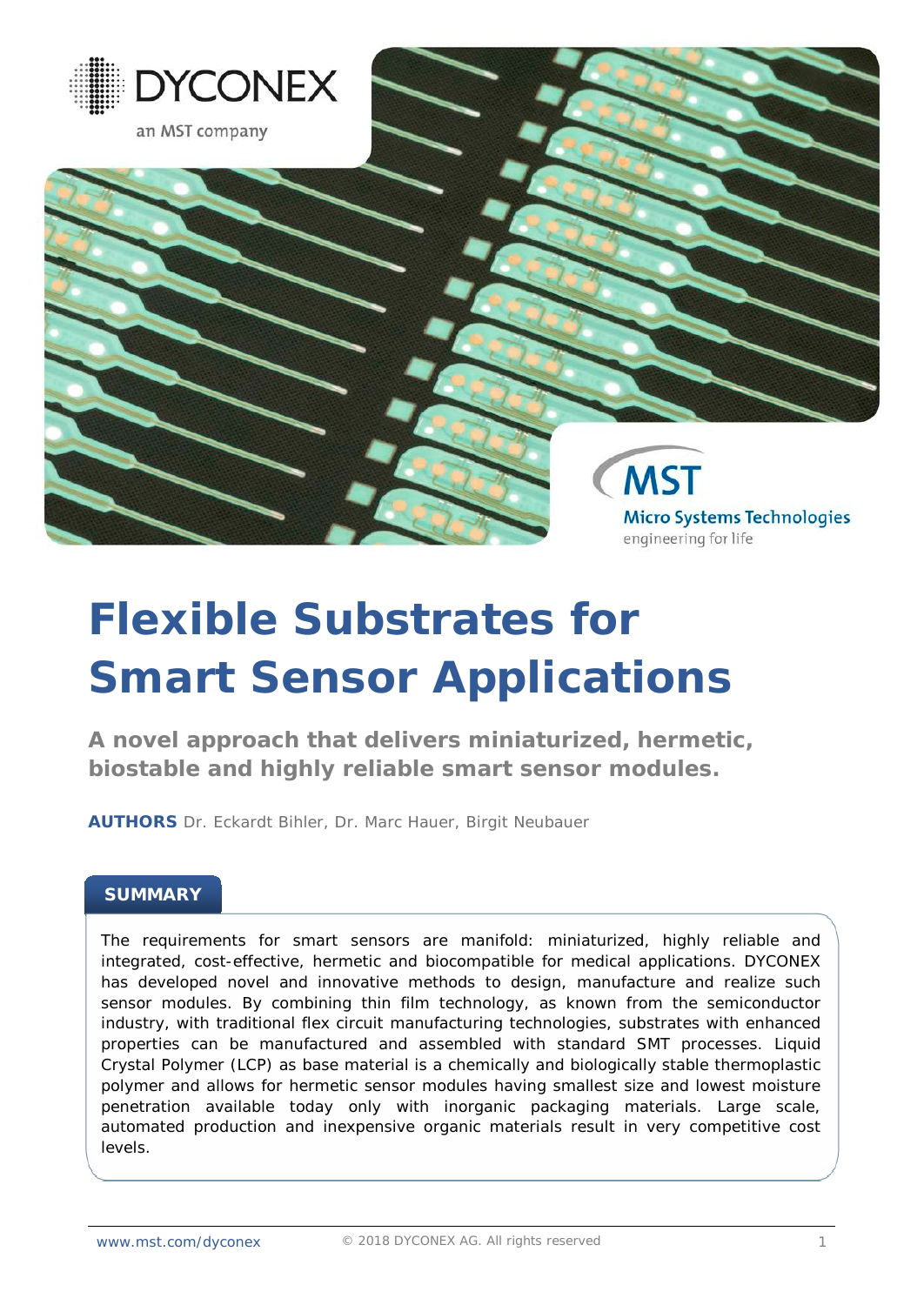



#### **Polymer Film Materials**

Liquid Crystal Polymer (LCP) is a high performance thermoplastic material with excellent thermo-mechanical behavior, which can be thermoformed (even as a complex multilayer flex with embedded thin film traces) to any desired shape. At room temperature thin LCP films and fibers show mechanical properties close to steel. Operational temperature for LCP circuits can reach 190°C. Multiple, standard SMT reflow and soldering operations are possible. Other benefits are the low moisture absorption and chemical stability. LCP belongs to the polymer materials with the lowest permeability for gases and water. LCP can be bonded to itself, allowing multilayer constructions with a homogenous structure. LCP can also be used for housing and encapsulation. LCP adheres well to most materials, if sufficient roughness is provided.

|                                             | Unit         | <b>LCP</b><br>Flex | Polyimide<br>Flex |
|---------------------------------------------|--------------|--------------------|-------------------|
| <b>Thickness</b>                            | um           | 25, 50, 100        | 12, 25,50         |
| <b>Electrical properties</b>                |              |                    |                   |
| Dielectric constant (10 GHz)                |              | 2.9                | 3.2               |
| Dissipation factor (10 GHz)                 |              | 0.002              | 0.002             |
| Surface resistivity                         | Ω            | 1.0 F16            | 4.0 F13           |
| Volume resistivity                          | $\Omega$ cm  | 1.0 F18            | 2.6 F14           |
| Dielectric strength                         | kV/mil       | 3.5                | $\overline{7}$    |
| <b>Mechanical properties</b>                |              |                    |                   |
| Young's modulus                             | GPa          | 2.3                | 7.1               |
| Tensile strength                            | MPa          | 280                | 220               |
| <b>Thermal properties</b>                   |              |                    |                   |
| CTE, x-y                                    | ppm/K        | 18                 | 20                |
| CTE. z                                      | ppm/K        | 200                | 120               |
| Solder float temperature                    | $^{\circ}$ C | > 288              | > 300             |
| Melting temperature /<br>glass transition   | $^{\circ}$ C | 330                | 343               |
| <b>Other properties</b>                     |              |                    |                   |
| Moisture absorption<br>$(23^{\circ}C, 24h)$ | %            | 0.04               | $\mathbf{1}$      |
| Flammability                                | ÷            | <b>UL 94 VTM-0</b> | <b>UL 94 VO</b>   |

*Table 1. Properties of flexible substrate materials*

Table 1 compares the properties of LCP with Polyimide, which is the standard material used for high reliability flexible substrates. In contrast to LCP, polyimides are thermoset polymers, which require adhesives for the construction of multilayer substrates. Polyimides are thermoset polymer material with high temperature and flexural endurance.

#### **Ultra-Thin Multilayer Substrates**

Standard PCB equipment and processes can be used to process LCP films. Multilayered substrates can be constructed with LCP films by laminating metallized and structured LCP cores with a lower melting point bond film.



*Figure 1. Ultra-thin 6-layer multilayer stackup with 25 μm thick LCP layers. Minimum via diameter: 30 μm. Total thickness: 182 μm.*

The LCP substrates can be assembled with SMT components and sealed with heat welded lids or frames from LCP to provide a homogenous, miniaturized and hermetic housing. The big benefit is the combination of standard flexible substrate technology with the thermoplastic material properties. LCP is the only thermoplastic material, which is fully compatible with PCB and thin film technology.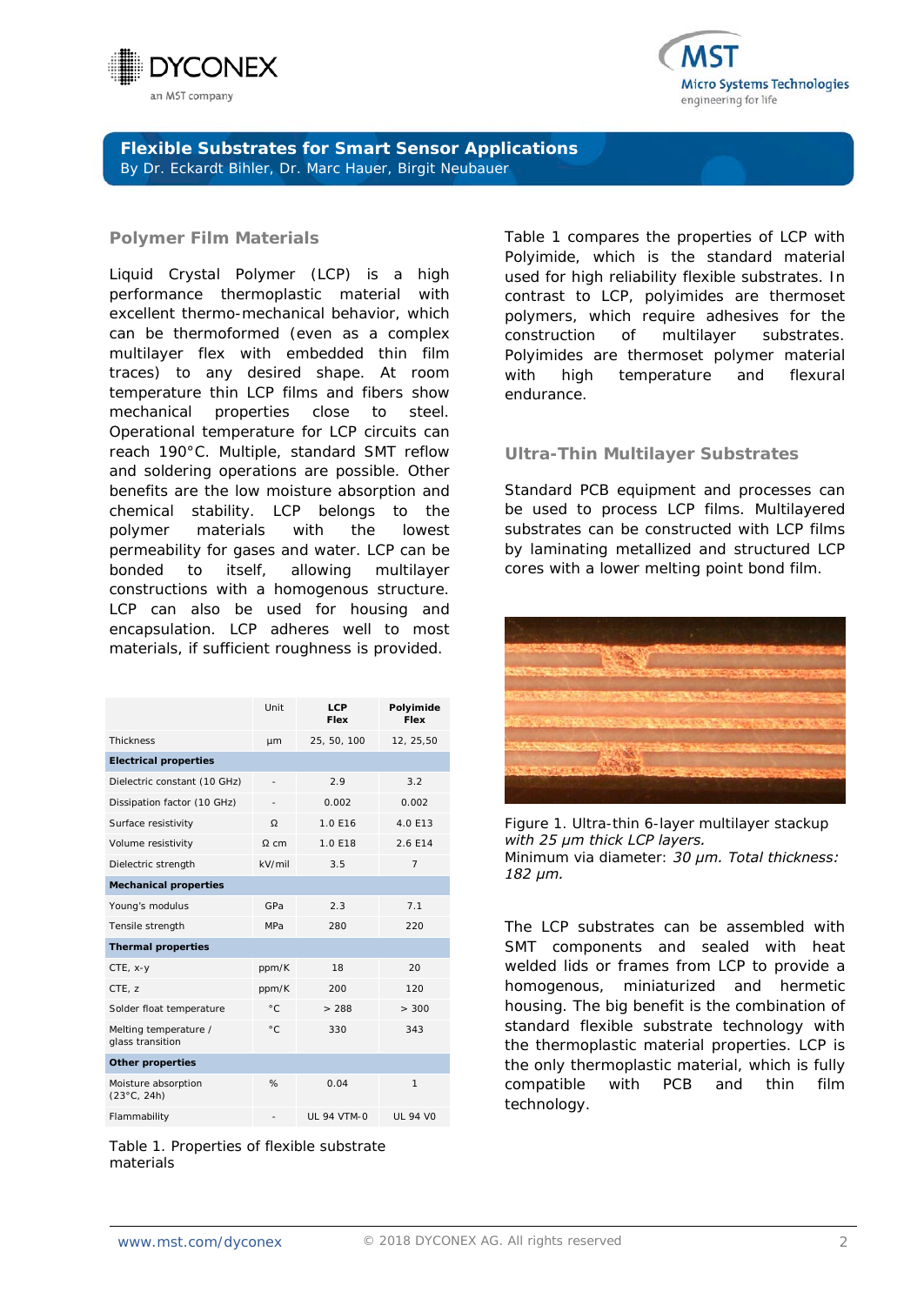



#### **Trace Metallization**

The standard metallization of LCP is based on copper and can be copper electro-plated and structured using the same processes known from the PCB industry.

If materials other than copper are required, traces can be deposited by thin film sputtering and are defined by photolithographic methods. All metals, alloys, or dielectric materials available for DC or RF sputtering can be deposited. These materials can be used in combination with copper structures for interconnect.

The copper structures can then receive standard surface finishes suitable for SMT reflow and connector attach. Minimum trace resolution for thin film sputtered traces are about 15 µm, for standard copper traces 25 µm. Thin film thicknesses range from a couple of 10 nm to a few µm. In some cases (i.e. pure Au traces) it can be beneficial to increase the sputtered layer thickness with an electrolytic process to a higher thickness  $(i.e. up to 15 µm).$ 



*Figure 2. Sensor tip with connector and thin film gold electrodes*

# **Thin Film Resistors and Thermocouples**

Thin film resistors are made from sputtered resistive materials with sheet resistances between 1 and 5  $\Omega/\square$  with a temperature coefficient of 300 ppm/K.



*Figure 3. Encapsulated constantan resistor on polyimide for space applications.*

While thermistors provide an absolute temperature reading, thermocouples with a Constantan / Copper transition can measure temperature differences with a thermoelectric coefficient of 42 μV/K.



*Figure 4. Cu-Constantan (black traces) thermocouples (50 μm x 50 μm) on a LCP substrate. The structure will be covered with another layer of substrate material and can be formed into any desired shape.*

# **Silicon Die Embedding**

Semiconductor dies can be embedded between substrate layers to encapsulate them from the environment. The semiconductor pads are connected through laser drilled, electroplated vias to a redistribution and fan-out layer on the next LCP layer. Standard aluminum pads on the silicon die are contacted through a thin sputtered interface layer to the copper vias. Via dimensions and registration tolerances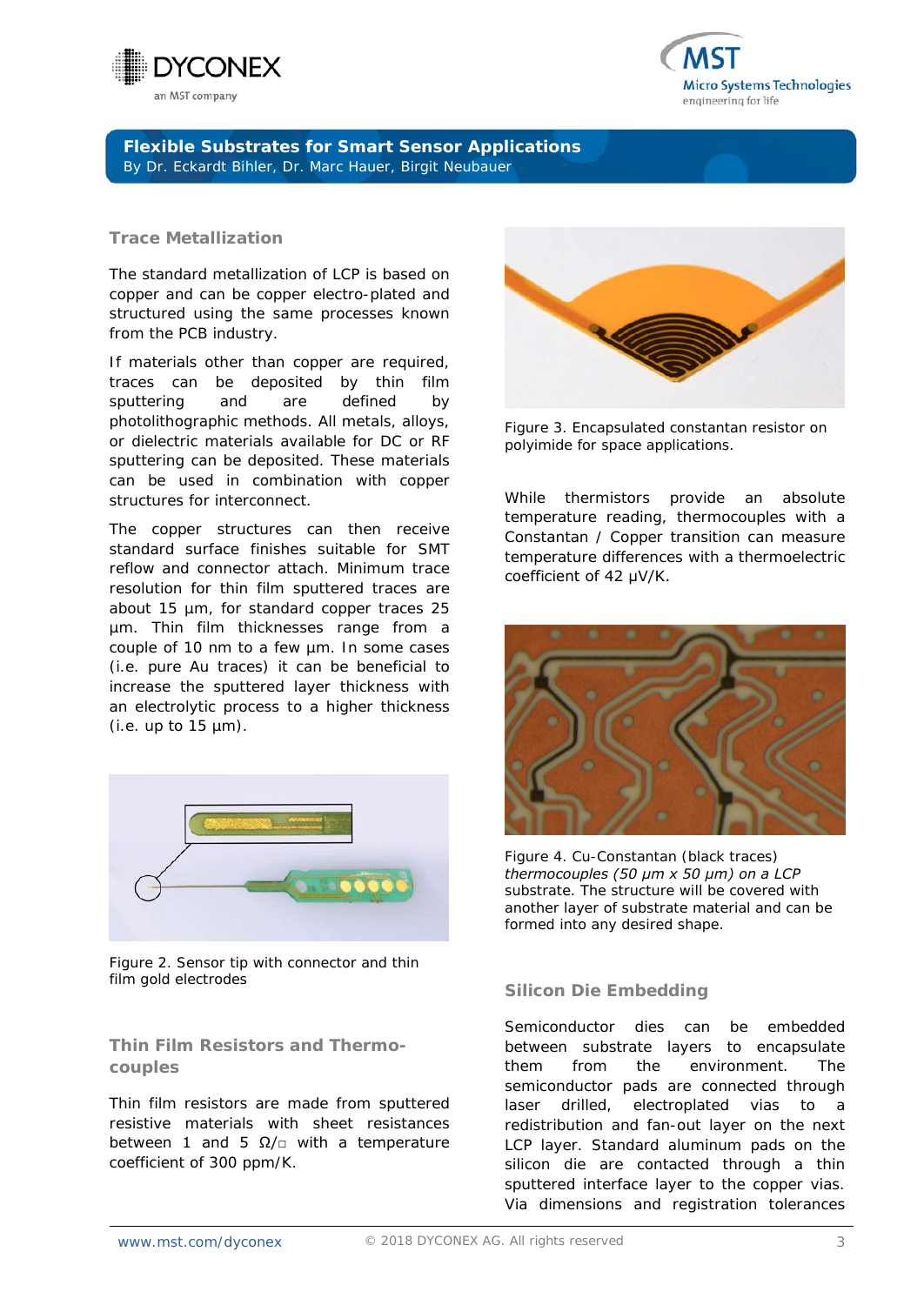



are compatible with typical semiconductor pad layouts and dimensions.



*Figure 5. Cross section through embedded die in LCP Substrate*

Silicon sensors dies, such as MEMS pressure sensors, laser diodes or photo diodes will need to be exposed to the outside in order to let the medium access the sensor surface. This can be accomplished by removing the LCP material in the area over the sensor surface.



*Figure 6. Cross section through embedded sensor die in LCP with opening of the sensor surface to the outside* 

#### **Module Encapsulation**

If more than a few components need to be assembled embedding might not be the most economic option. Solder reflow can be used to assemble SMT components. Leads from temperature sensitive components can be resistance welded to LCP. In order to achieve the smallest possible module size the substrate will be assembled only single sided.



*Figure 7. Miniaturized sensor package made from a LCP substrate with embedded sensors, communication coil and other components* 

The LCP substrate can contain in inner layers embedded, sputtered sensor structures (e.g. the thermocouples of Fig. 3 and 4) or an embedded silicon die (e.g. see Fig. 5). An injection molded frame from LCP will be positioned over the substrate to cover the height of the assembled components. Then the remaining substrate will be bent over the frame to form the cover. In such a configuration the LCP substrate forms the bottom and the cover of the module and the frame the side walls. The thickness of the walls will be as little as only 0.15 mm.



*Figure 8. Miniaturized sensor package after folding the substrate over the frame and welding the substrate to the frame*

The frame or lid will be locally welded to the LCP substrate. This will be accomplished by placing thin heat conductor traces on the top layer of the LCP substrate. Such heat conductors can be heated precisely with an electric current to melt locally the LCP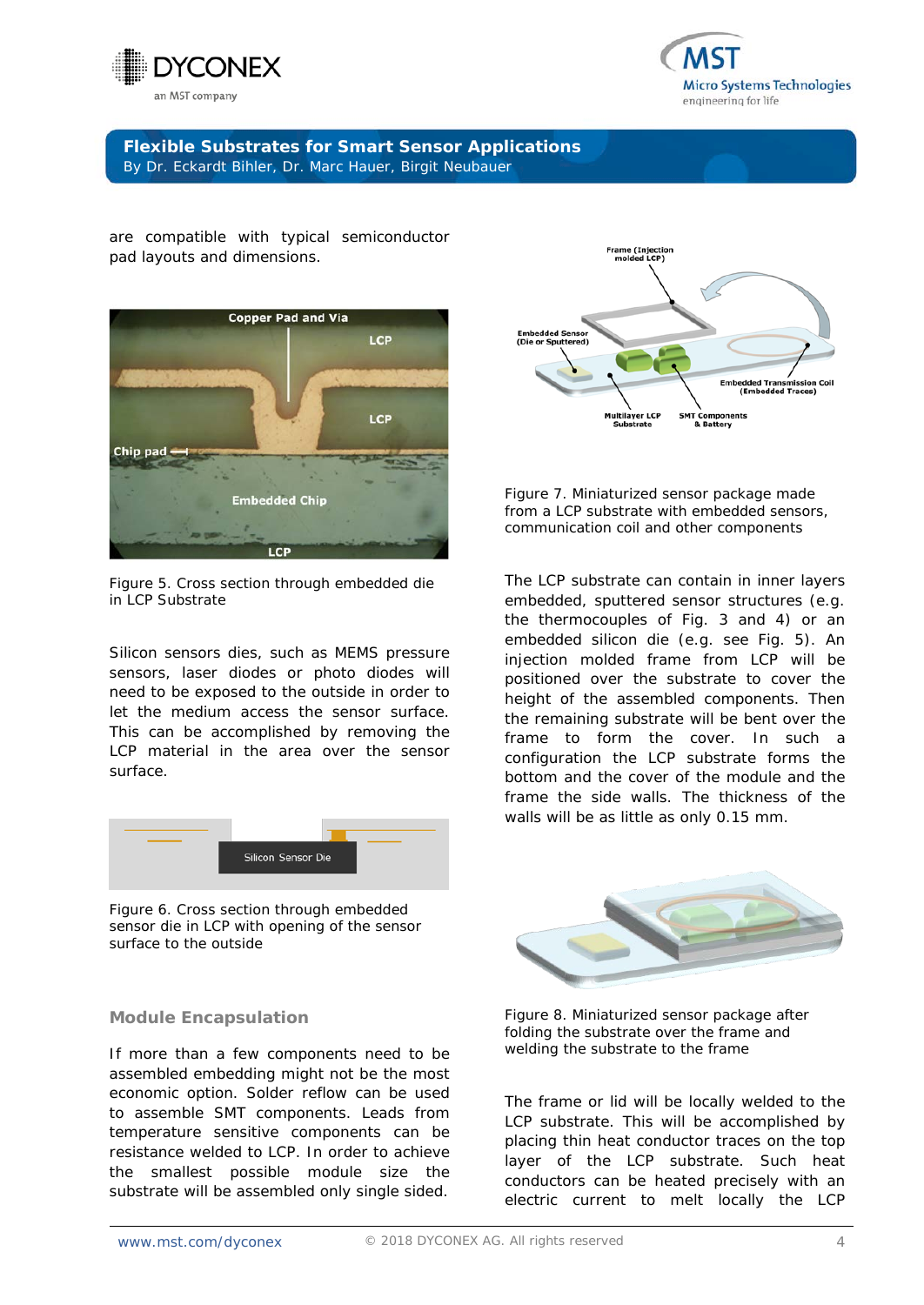



material of the frame and the substrate. If this is done properly any interface between the different layers of LCP material will be completely removed at the periphery of the module and there are no paths for electro migration remaining, which could limit the hermeticity of the module.



*Figure 9: Heat conductor traces between LCP substrate and LCP frame or lid*

# **Long Term Testing for Hermeticity in Liquids**

In order to evaluate the long term performance of components embedded into LCP, soak testing in liquids at elevated temperatures was used.

A test chip with a moisture sensitive, interdigitated structure on the silicon surface was embedded into a LCP substrate.



*Figure 10: Test chip used for soak tests*

The embedded test chip was put into small beakers and soaked with either PBS (phosphate buffered saline solution) or 80% sulphuric acid at 50 °C. The resistance of the interdigitated structure on the test chip was measured over a period of 11 months (still ongoing) to detect any kind of moisture incursion into the LCP package. No resistance below the threshold of the instrument (10 GΩ) could be detected.



*Figure 11: Setup for the soak tests*

#### **Conclusion**

Miniaturized smart sensor modules can be fabricated from LCP substrates using conventional flex circuit, thin film and standard assembly processes and equipment. Passive structures have shown feasibility for long term stability in aggressive environments based on soak testing. Structures with embedded die show promise for stability after > 11 months PBS and sulfuric acid soak testing. These results demonstrate that a new material set comprised of LCP is feasible for producing complex structures for smart sensor modules in medical, food processing, pharmaceutical, chemical or industrial applications.